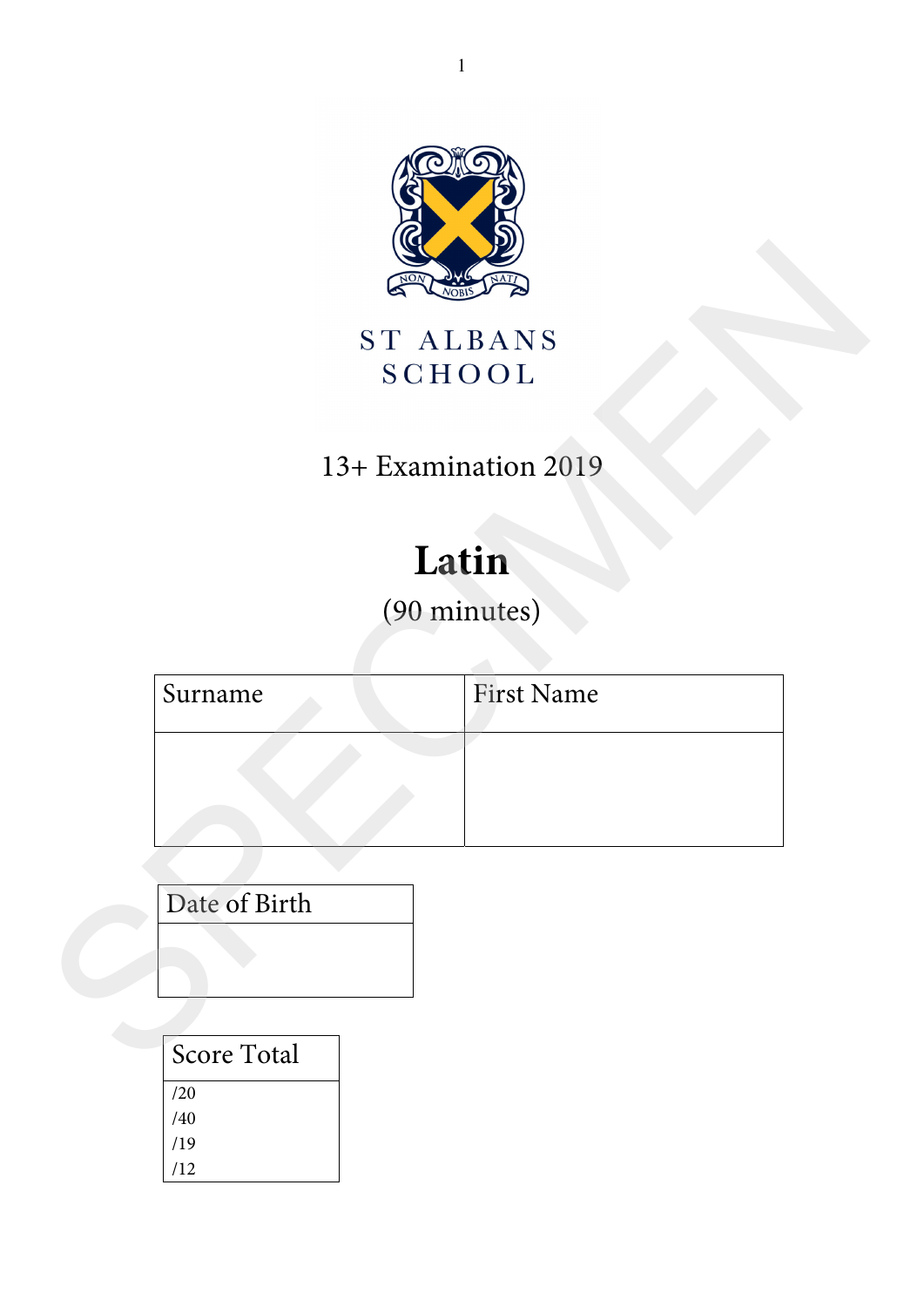$= 190$ 

Blank Page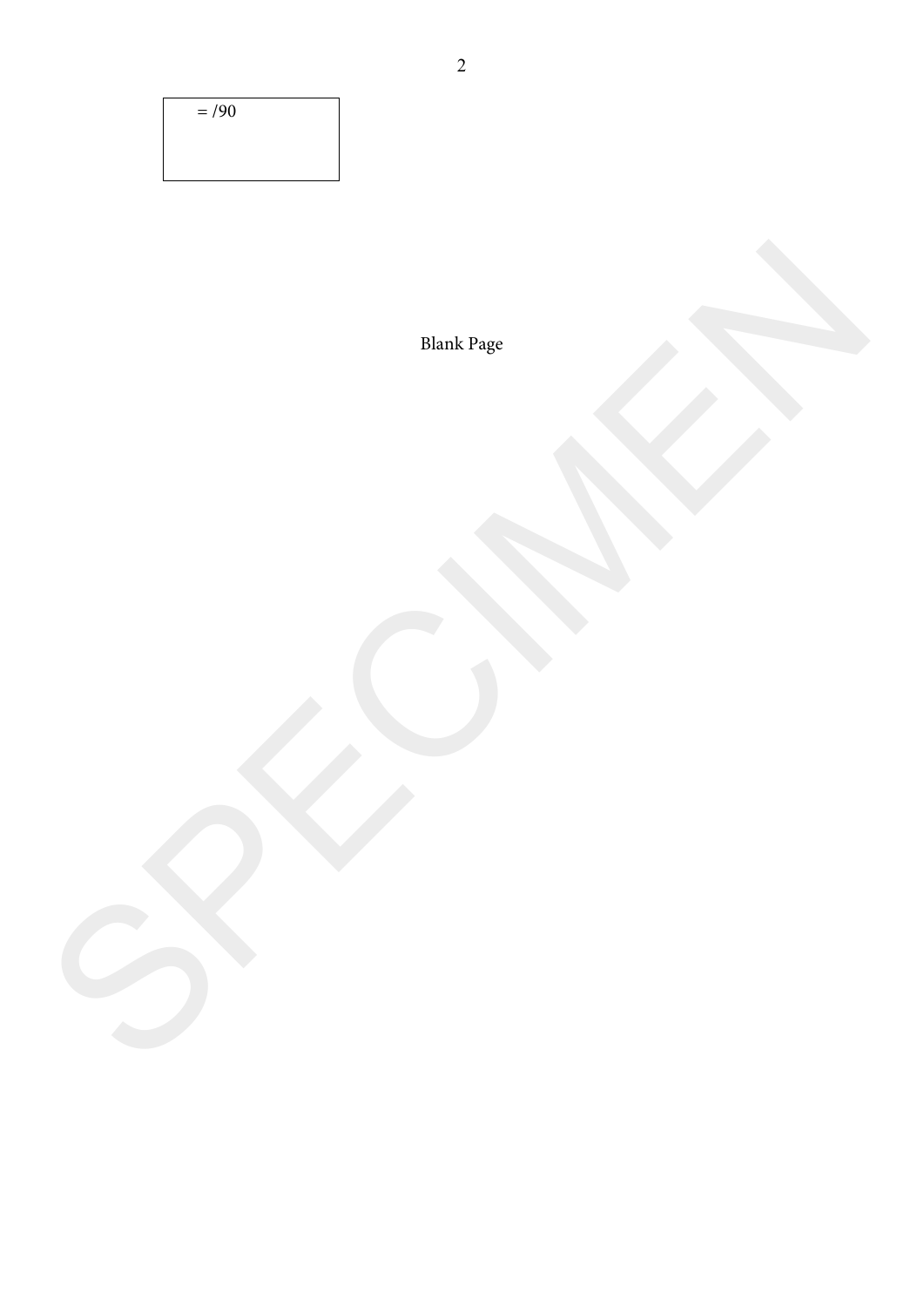#### **2**  Answer **all** the questions

#### **Read Passage A and answer the questions**

#### **Passage A**

*Tiberius Gracchus tries to introduce laws to help the lower classes but his land reforms are not popular with the upper-class senators.* 

eo tempore, Tiberius Gracchus, iuvenis optimus atque patris clarissimi filius, tribunus factus est. Gracchus multas virtutes habebat sed urbem Romam in periculum gravissimum adduxit. nuntiavit enim se velle novas leges facere ut agros civibus pauperibus daret. multi ei favebant sed iram senatorum celeriter incitavit, quod consilium eorum non petiverat. nonulli etiam timebant ne Gracchus auderet se regem facere. senatores igitur, ubi cognoverunt Gracchum comitesque ad Capitolium convenisse, in foro cogitaverunt quid facere deberent. Amover all the questions<br> **Passage A**<br> **Effective Grocolous (note to indications laws to help the lower clauses bet his boad reforms<br>
one can be polon with the apper-class series of the lower clauses bet his boad reforms<br>** 

#### **Names**

**Vocabulary** 

|                           | Tiberius Gracchus, Tiberii Gracchi (m) Tiberius Gracchus (also just called Gracchus) |
|---------------------------|--------------------------------------------------------------------------------------|
| Capitolium, Capitolii (n) | the Capitol (a hill in Rome)                                                         |
|                           |                                                                                      |

| tribunus, tribuni (m)                 | tribune (a type of Roman official) |
|---------------------------------------|------------------------------------|
| lex, legis (f)                        | law                                |
| pauper, pauperis                      | poor                               |
| incito, incitare, incitavi, incitatus | I provoke, stir up                 |
|                                       |                                    |

1. *eo tempore, Tiberius Gracchus, iuvenis optimus at que patris clarissimi filius, tribunus factus est* (lines 1-2): what do we learn about Tiberius Gracchus here? Make **three** points. ……………………………………………………………………………………………………

………………………………………………………………………………………………**[3]**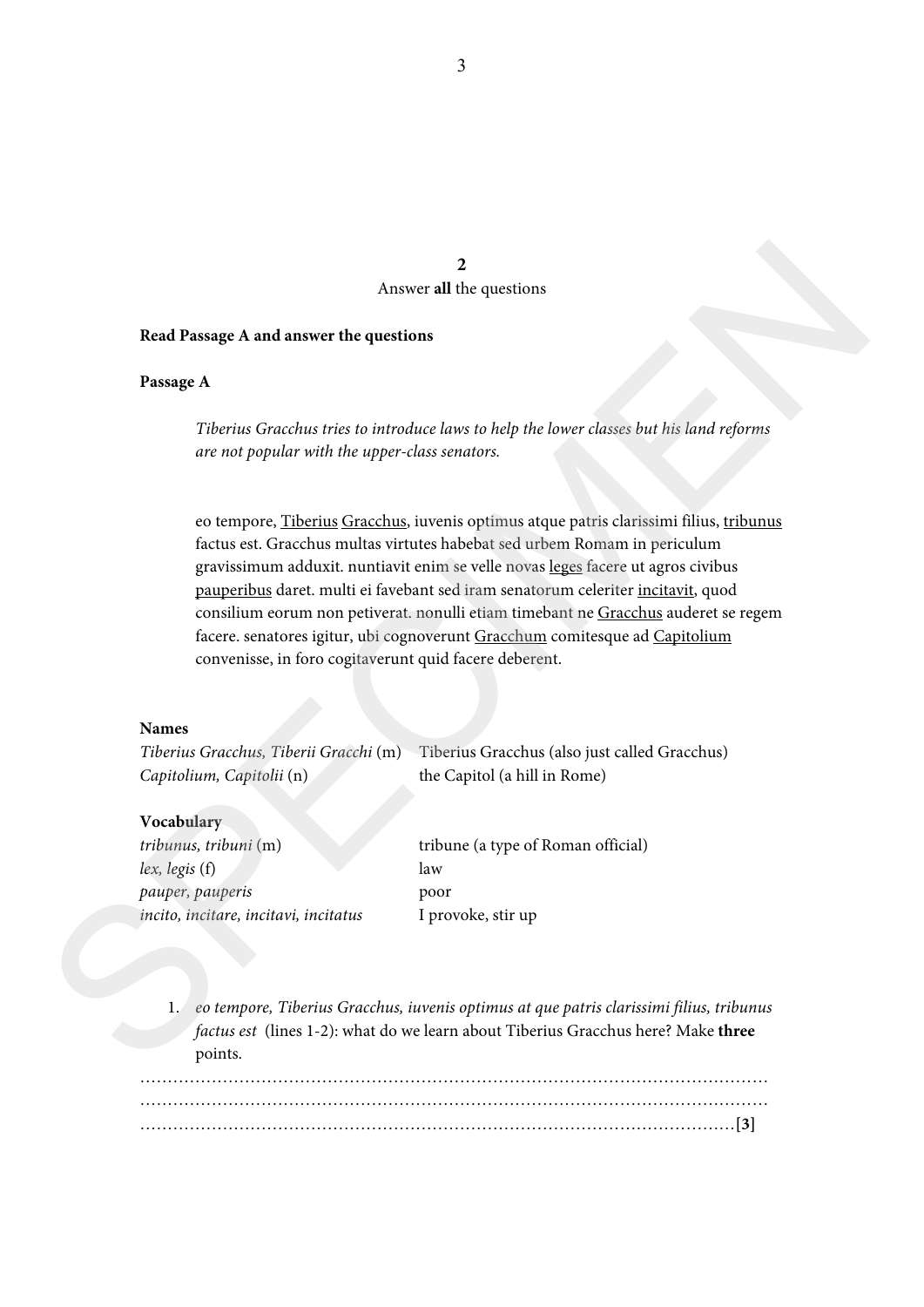|    | 2. Gracchus multas virtutes habebat sed urbem Romam in periculum gravissimum<br>adduxit (lines 2-3): what contrast between Gracchus' character and his actions is |
|----|-------------------------------------------------------------------------------------------------------------------------------------------------------------------|
|    | expressed here?                                                                                                                                                   |
|    |                                                                                                                                                                   |
|    |                                                                                                                                                                   |
|    |                                                                                                                                                                   |
|    |                                                                                                                                                                   |
|    | 3. nuntiavit enim se velle novas leges facere ut agros civibus pauperibus daret (lines 3-4);                                                                      |
|    | what was the purpose of the new laws?                                                                                                                             |
|    |                                                                                                                                                                   |
|    |                                                                                                                                                                   |
|    |                                                                                                                                                                   |
|    | 4. multi ei favebant sed iram senatorum celeriter incitavit, quod consilium eorum non                                                                             |
|    | petiverat (lines 4-5):                                                                                                                                            |
| a) | write down and translate the Latin phrase which shows that Gracchus had strong                                                                                    |
|    | support.                                                                                                                                                          |
|    |                                                                                                                                                                   |
|    |                                                                                                                                                                   |
|    | b) why were the senators angry?                                                                                                                                   |
|    |                                                                                                                                                                   |
|    |                                                                                                                                                                   |
|    |                                                                                                                                                                   |
|    | 5. nonulli etiam timebant ne Gracchus auderet se regem facere (lines 5-6): what worried                                                                           |
|    | some senators?                                                                                                                                                    |
|    |                                                                                                                                                                   |
|    |                                                                                                                                                                   |
|    |                                                                                                                                                                   |
|    | 6. senatores igitur, ubi cognoverunt Gracchum comitesque ad Capitolium convenisse, in                                                                             |
|    | foro cogitaverunt quid facere deberent (lines 6-7):                                                                                                               |
|    | a) what had the senators learnt?                                                                                                                                  |
|    |                                                                                                                                                                   |
|    |                                                                                                                                                                   |
|    | b) what did they consider as a result?                                                                                                                            |
|    |                                                                                                                                                                   |
|    |                                                                                                                                                                   |
|    |                                                                                                                                                                   |
|    | Total = $/20$                                                                                                                                                     |
|    |                                                                                                                                                                   |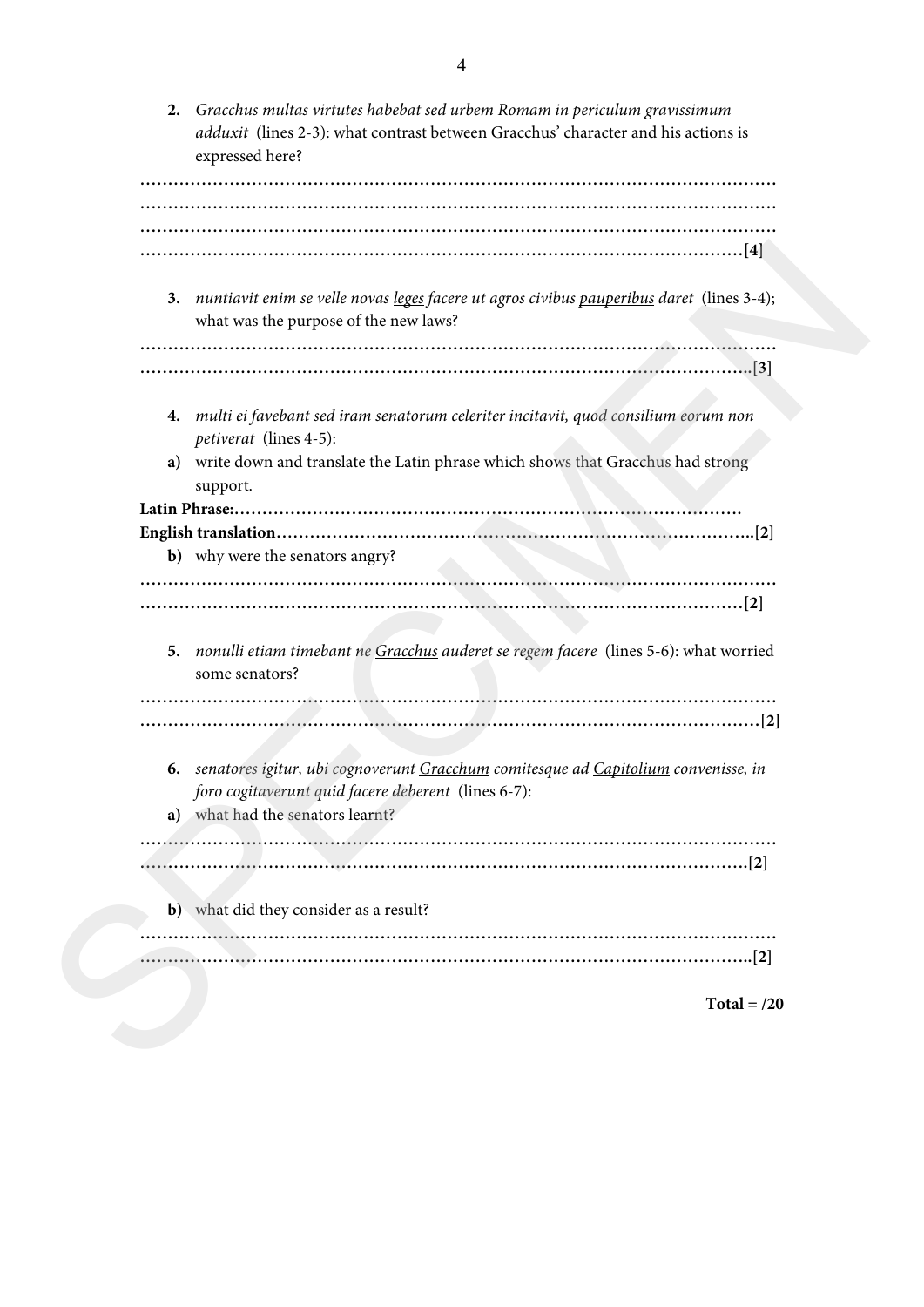#### **Read Passage B and answer all the questions.**

 *After Scipio persuades the senators to attack Gracchus and his supporters on the Capitol, Gracchus is killed.* 

|                 | defenderant, mox oppressi sunt.                           | Gracchus amicique omnia parabant ut eis resisterent. senatores autem tam ferociter eos<br>oppugnaverunt ut plurimi perterriti fugerent. ceteri, qui Gracchum summa virtute             |                        |
|-----------------|-----------------------------------------------------------|----------------------------------------------------------------------------------------------------------------------------------------------------------------------------------------|------------------------|
|                 | passus est. eodem die corpus eius in flumen iactum est.   | ubi Gracchus ipse de Capitolio currens ad terram forte cecidit, eum surgere conantem Lucius<br>Rufus gladio vulneravit. hoc modo Gracchus, vulnere gravissimo accepto, mortem crudelem |                        |
| <b>Names</b>    |                                                           |                                                                                                                                                                                        |                        |
|                 | Scipio, Scipionis (m)                                     | Scipio                                                                                                                                                                                 |                        |
|                 | Gracchus, Gracchi (m)                                     | Gracchus                                                                                                                                                                               |                        |
|                 | Capitolium, Capitolii (m)<br>Lucius Rufus, Lucii Rufi (m) | the Capitol (a hill in Rome)<br>Lucius Rufus (a senator)                                                                                                                               |                        |
| 7.              | Translate Passage B into good English.                    |                                                                                                                                                                                        | $[40]$                 |
| 8.              |                                                           | Answer the following questions based on the above passage:                                                                                                                             |                        |
| a)              | In line 2, what type of verb is servarent and why?        |                                                                                                                                                                                        | $[2]$                  |
| b)              | In line 2, what construction is quo audito?               |                                                                                                                                                                                        | $[1]$                  |
| $\mathcal{C}$ ) | Identify a nominative noun in line 3.                     |                                                                                                                                                                                        | $[1]$                  |
|                 | d) Identify a pronoun in line 3.                          |                                                                                                                                                                                        | $[1]$                  |
| e)              | In line 4, what type of verb is <i>fugerent</i> and why?  |                                                                                                                                                                                        | $[2]$                  |
| f               | In line 4, what type of adjective is plurimi?             |                                                                                                                                                                                        | $[1]$                  |
| g)              | In line 6, what part of the verb is surgere and why?      |                                                                                                                                                                                        | $[2]$                  |
| h)              | In line 8, what case is <i>flumen</i> and why?            |                                                                                                                                                                                        | $[2]$<br>$Total = /12$ |
|                 |                                                           |                                                                                                                                                                                        |                        |